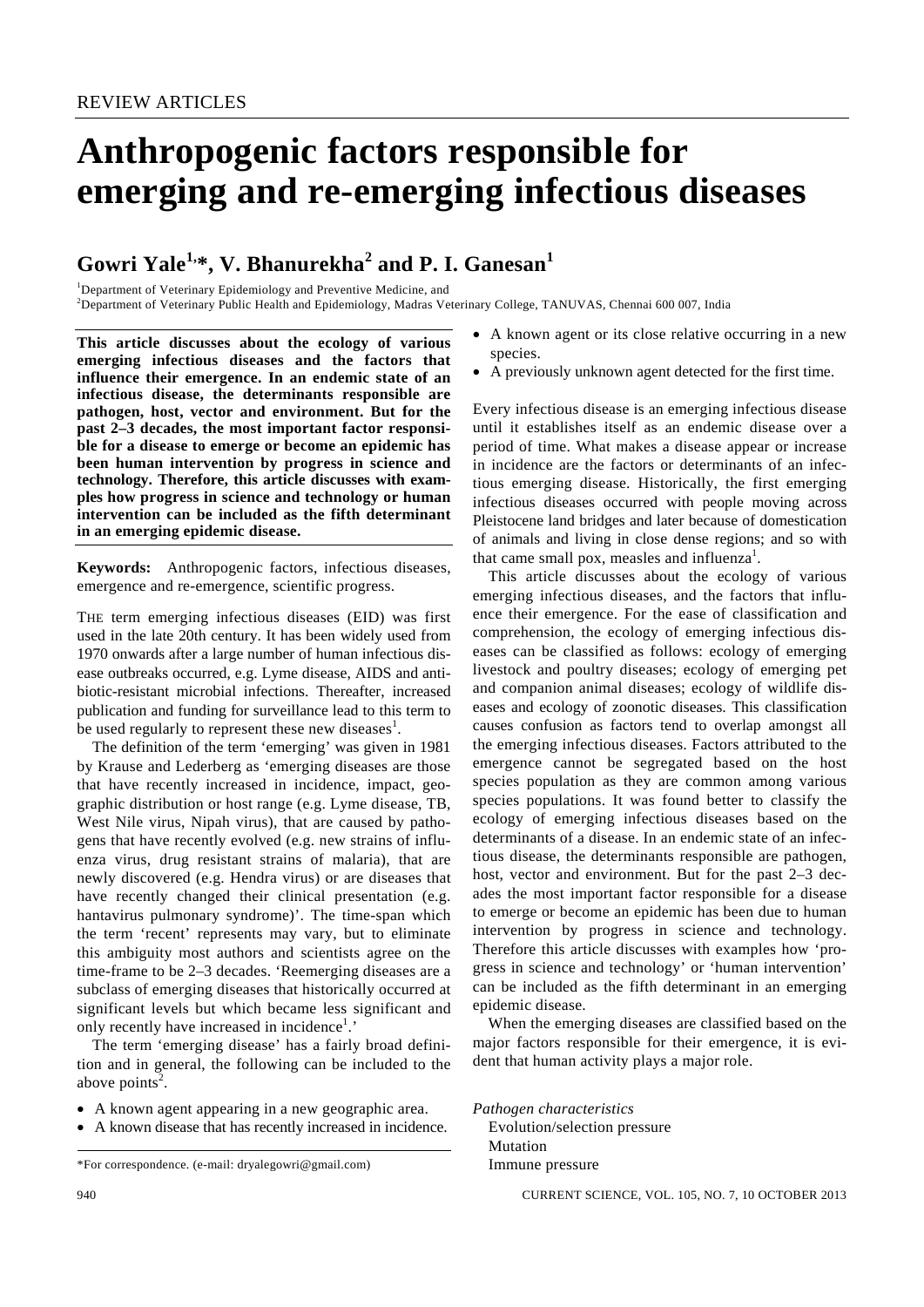*Host characteristics*  Naïve population Immune suppression Increase in host population

*Environmental changes*  Climatic changes (a) Global warming (b) Rainfall Natural calamities

*Vector characteristics*  Migration Increase in vector population Vector range Vector competence Change in vector behaviour.

#### *Progress in science and technology*

 Agriculture and intensive production Antibiotic abuse Bioterrorism Blood transfusion Breakdown in public health measures Change in eating habits Change in food processing Change in storage techniques Deforestation Exotic pet-keeping Good documentation/research Improved diagnostic techniques Improved monitoring and surveillance Mass food processing Mixed farming Occupational exposure Recreational activities Reforestation Road construction Trade and transportation Travel and tourism Urbanization War Water control projects Xenobiotic transplantation

# **Progress in science and technology**

#### *Agriculture and intensive production*

Exponential growth in the human population has increased the food demand all over the world. Large areas are being converted to agricultural land. Waterlogging in paddy fields forms the focus for Japanese encephalitis as the clear water facilitates multiplication of the vector *culex*<sup>3</sup> .

 In the Malaysian peninsula a new, highly contagious respiratory and neurological disease of pigs was reported during 1998–1999. A novel paramyxovirus, distinct from Hendra virus, was isolated from both porcine and human victims and was named Nipah virus. Epidemiological and serological investigations revealed that the virus is a commensal in fruit bats of genus *Pteropus* and the fruit bat is the natural host and reservoir of the virus<sup>4</sup>. The reasons for emergence of the disease in 1998 were extensive deforestation in the peninsula, habitat destruction of the bats and the newly developed fruit orchards which caused the bats to enter farms. Intensive pig farming was also on the rise during the decade which facilitated the virus to be transmitted to pigs and then across different species<sup>2</sup>.

 Increase in Japanese encephalitis incidence in India during 1970 to 1980 can be attributed to increase in agriculture, adoption of rice cultivation and establishment of large, modern pig farms during that time<sup>5</sup>. Leptospirosis has increased in India during the past 20 years due to increased farming and inadequate rodent control<sup>6</sup>.

#### *Antibiotic abuse*

Prolonged overuse of antibiotics in food animals for therapeutic purposes has resulted in many organisms becoming resistant to antibiotics. Antibiotics are used in livestock and poultry for therapeutic, metaphylactic, prophylactic and subtherapeutic reasons, thereby flooding both animals and environment with antibiotics<sup>7</sup>. In India, the following organisms have become resistant to antibiotics and are causing reemergence and concern. *Yersinia pestis* has been reported to be resistant to streptomycin, tetracycline, chloramphenicol and sulfonamides; *Staphylococcus aureus* to methicillin and vancomycin; *Neisseria gonorrhoeae* to penicillinase-producing, ceftriaxone; meningococci to sulphonamides, cefotaxime and ceftriaxone; *Salmonella typhi* and *S. paratyphi A* to chloramphenicol, ampicillin, cotrimoxazole and fluorquinolone and *Shigella* to azithromycin, ceftriaxon and ciprofloxacin<sup>8</sup>.

#### *Bioterrorism*

Bioterrorism has been suspected in quiet a few incidences, but biological attack to the US in 2001 is an incidence that can be documented as bioterrorism. *Bacillus anthracis* spores were intentionally distributed through the postal system causing 22 cases of anthrax, including five deaths<sup>9</sup>. The outbreak was reported in Columbia, Florida, New Jersey, and New York $10$ .

# *Blood transfusion*

In 1997, transfusion-transmitted virus (TTV) of the Circoviridae family was discovered as the cause of some cases of hepatitis, transmitted by infected blood donations. The prevalence of TTV antibodies in various populations is under test and has been found to be vari $ab\bar{1}e^{11}$ .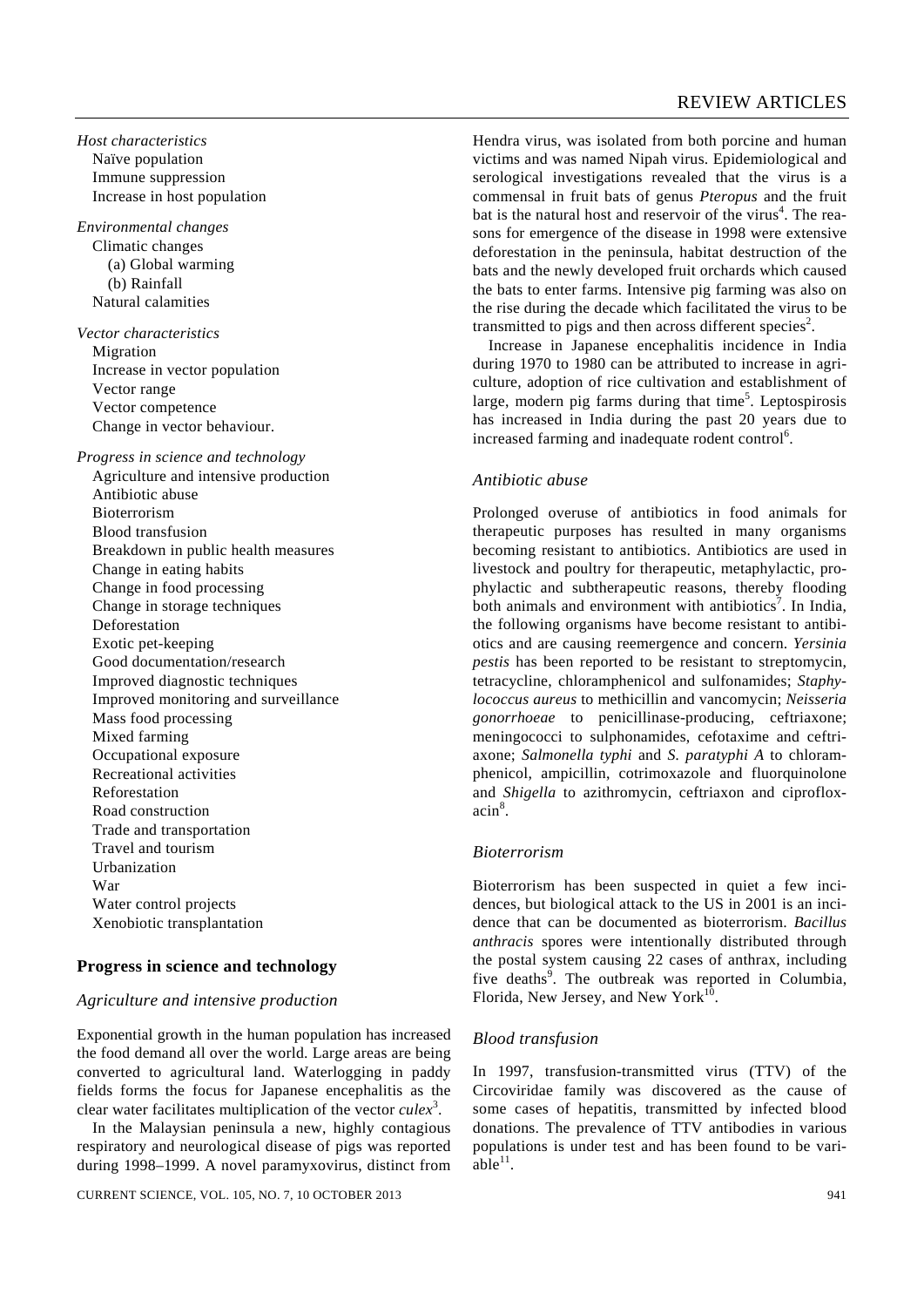# REVIEW ARTICLES

#### *Breakdown in public health measures*

Cholera has recently been causing panic in South America and Africa. The rapid spread of cholera in South America may have been caused by recent reductions in chlorine levels used to treat water supplies. The US outbreak of waterborne *Cryptosporidium* infection in Milwaukee, Wisconsin in the spring of 1993, with over 400,000 estimated cases, was in part due to a nonfunctioning water filtration plant; similar deficiencies in water purification have been found in other cities in the  $US<sup>12</sup>$ . The plague outbreak in Maharashtra and Gujarat, India in 1994 was attributed to lack of proper sanitation and garbage disposal, as well as increase in rodent population<sup>6</sup>.

#### *Change in eating habits*

Culture, tradition, religion and geographical location govern the range of food we are exposed to, how they are cooked, the ingredients added, etc. and therefore will also govern the parasites that we are exposed to. Pork (*Toxoplasma gondii*, *Taenia solium* and *Trichinella* spp.) is shunned by Jews, orthodox Christians and Muslims. Cattle (*Taenia saginata*) are considered holy and not consumed by the Hindus. Animals that some cultures consider companion, work, wild or domestic are viewed by others as important sources of protein; guinea-pigs, horses (*Trichinella spiralis*), dogs (Leptospirosis, Cryptosporidiosis) and a range of wildlife species are consumed by many people. Tourism, immigration and exposure via the media have increased popularity of different kinds of food and have broadened people's eating habits. The rapid transport and cold storage facilities enable the survival of parasites in food as well as surface contaminants<sup>13</sup>.

 Anisakiosis has been reported in European countries and USA, where the parasite was not seen earlier. The exposure to Japanese food and Sushi has introduced raw fish food to these populations, who otherwise do not have the practice of raw fish delicacies and would not have been exposed to the parasite. Also the practice and knowledge about raw fish preparation is less in countries that have been recently introduced to  $it^{14}$ .

 Bushmeat (primate meat and brain) is a multibillion dollar business with huge urban demand. The demand is recently being easily met due to facilitated access to primate habitats by logging roads in Africa. The consumption of bushmeat has been reported to be 1–3.4 million tonnes and 67–164 million kg in Central Africa and the Amazon Basin respectively. People consuming and merely being in contact with fresh non-human primate bushmeat have been infected with simian foamy virus. Human T-lymphotropic viruses 3 and 4 have been found in persons who hunt, butcher, or keep monkeys or apes as pets in southern Cameroon. Several outbreaks of Ebola virus in western Africa have been associated with con-

#### *Change in food processing*

Bovine spongiform encephalopathy (BSE) is a fatal neurological disease of cattle that first came to attention in November 1986 in the UK. Between November 1986 and May 1996, approximately 160,000 cases were reported. Epidemiologic studies suggested that the source of disease was cattle feed prepared from carcasses of dead ruminants. The disease had not appeared till 1986 as the temperature of rendering process for preparing cattle feed was decreased during 1981–1982. By May 1996, BSE had been reported from 10 countries and areas outside the  $UK<sup>16</sup>$ . Feeding processed ruminant carcass to ruminants is forced cannibalism to a herbivore by humans, thereby giving an opportunity to the organism to emerge, which in otherwise natural conditions would never be able to do so.

#### *Change in storage techniques*

In 1955, the first human case of a serious intestinal granulomatous disease caused by larvae of *Anisakis* spp. was diagnosed in The Netherlands. The ascaroid nematode of marine mammals and fishes was never reported in human beings till 1955. The disease occurred after 'improved' icing procedure on herring fishing boat (especially the use of ice containing antibiotics) was implemented. Hence fish spoilage was retarded so that herring and other fish formerly gutted promptly at sea were now gutted ashore after their landing. The infective larvae of *Anisakis*, normally present only in the gut of the fish, reacted to the death of their host burrowing into the musculature. From here, humans who consumed the infected raw fish meat or lightly cooked would get infected with this nematode, causing an anaphylactic reaction $17$ .

#### *Deforestation*

In 1957, Kyasanur forest disease was restricted to 300 square miles in Shimoga district, Karnataka, South India. This tickborne disease occurs in a predominantly evergreen rainforest with clearings for rice cultivation and human habitation. In 1983, a major epidemic occurred during which several monkeys died, 1555 humans were infected and 150 humans died. The outbreak occurred in previously undisturbed forest where some 400 ha was felled to establish a cashew tree plantation. As many as 1000 human infections occur each year, and this number has increased in the past 5 years. Such a zoonosis is a good example of deforestation and agricultural development leading to human habitat expansion into natural foci of a viral infection<sup>15</sup>.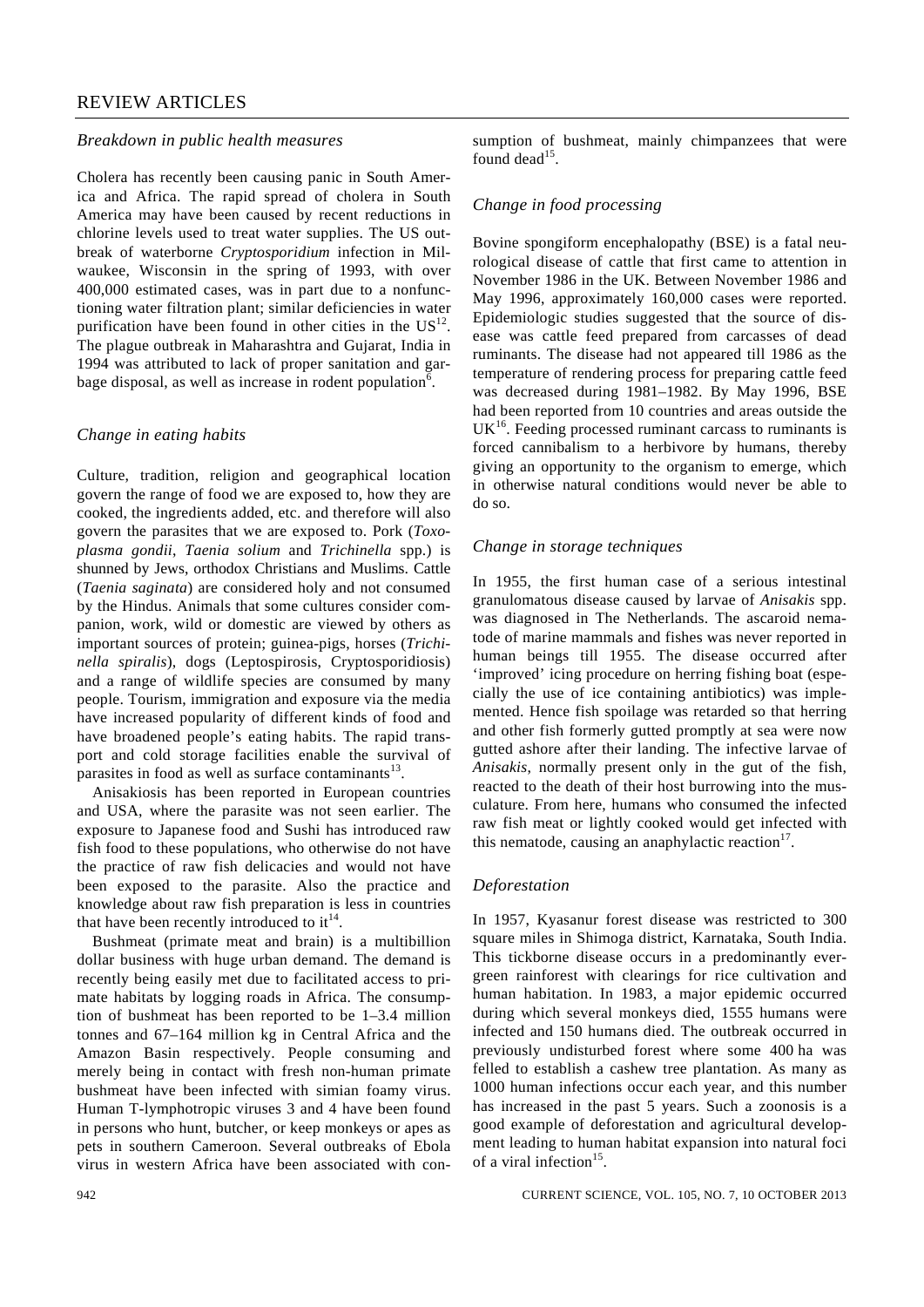Leishmaniasis (kala-azar) is caused by the protozoan *Leishmania* spp. and transmitted by phlebotomine sandflies. In Latin America, parts of the thick dense forests were interspersed with only few farmlands. With growth of the fox population, an excellent reservoir host of visceral leishmaniasis, kala-azar has increased and the sylvatic leishmaniasis vector sandflies have become peridomestic. In mountainous coffee-growing regions of Latin America, leishmaniasis became a serious problem due to the high multiplication of phlebotomine sandfly population. The vector growth is speculated to be due to the favourable large shade trees and sugar from the ripe coffee fruit<sup>18</sup>.

 In the Amazon basin, Para State in Brazil, prevalence of leishmaniasis increased when the forests were felled to grow pines and gmelina for paper industry. The spiny rat, reservoir host for cutaneous leishmaniasis increased in number by adapting to the changed environment and facilitated in the transmission and maintenance of the disease  $18$ .

# *Exotic pet-keeping*

Exotic pets have been a source of infection from endemic regions to very rare or new regions. An outbreak of monkey pox in the US (71 cases) was traced back to infected prairie dogs that had been transported with African rodents imported from Ghana. Similarly, an outbreak caused by *Francisella tularensis* type B occurred among wild-caught, commercially traded prairie dogs. African pygmy hedgehogs have been implicated in human salmonellosis cases and ringworm infections along with chinchillas in the US. Correlation has been found with salmonella infection in children and handling a reptile or owning an iguana. Marmosets (*Callithrix jacchus jacchus*) caused rabies of a new variant in eight people in Ceará, Brazil, from 1991 through 1998. In 1999, encephalitis was diagnosed in an Egyptian rousette bat (*Rousettus aegyptiacus*) that had been imported from Belgium and sold in a pet shop in southwestern France. The pet bat was infected with a Lagos bat *Lyssavirus* and resulted in the infection of 120 exposed persons $^{15}$ .

# *Good documentation/research*

Advances in diagnostic technology can also lead to recognition of agents that are already widespread. Due to years of good documentation and recordkeeping, the human herpesvirus 6 (HHV-6) was recently identified as the cause of roseola (*Exanthema subitum*), a common childhood disease. Another example is the bacterium *Helicobacter pylori*, which was only recently identified as one of the probable causes of gastric ulcers and some cancers<sup>12</sup>.

# *Improved diagnostic techniques*

Eosinophilic enteritis caused by *Ancylostoma caninum* in human beings was reported positive in 233 patients complaining about abdominal pain and with or without eosinophilia from Queensland, Australia, when tested using a specifically developed ELISA and Western Blot techniques in 1998. The disease was diagnosed in 33–100 patients a year till 1988. The increase in the number of cases of ancylostomiasis reported is attributed to the improved sensitivity of diagnostic techniques over the years<sup>14</sup>.

# *Improved monitoring and surveillance*

After BSE spread across Europe from the UK, stringent monitoring and surveillance was followed in Italy for BSE by screening brains of slaughtered cattle for prions as a routine procedure. Over 1.6 million brains were tested in 2004, where 103 cases of a new prion causing a distinctly different type of spongiform encephalopathy called bovine amyloidotic spongiform encephalopathy (BASE) was discovered. The new BASE prion differs by a fewer sugars<sup>2</sup>.

# *Mass food processing and distribution*

Industry food preparation and mass food distribution of food products may lead to large outbreaks of foodborne diseases. An outbreak of salmonellosis resulted in illness in around 250,000 people in USA in 1985 due to contaminated milk. Similarly, a widespread outbreak of *Salmonella* occurred in 1994, when ice cream premix was transported in tanker trucks that had not been thoroughly sanitized after transporting raw liquid egg<sup>19</sup>. In 1982 *Escherichia coli* O157 : H7 was first recognized as a human pathogen when two outbreaks in the US were associated with consumption of undercooked hamburgers from a fast-food restaurant chain $19$ .

# *Mixed farming*

Avian influenza virus has been reported to spread through birds and mammals, including pigs and horses. Mixed farming or transfer of farm waste to other farms can facilitate the emergence of a new variant of a virus. For example, feeding faecal material from ducks to fish that are used as food for pigs has been postulated to cause avian influenza to emerge in pig farms. More directly, the practice of raising pigs under chicken houses or feeding pigs untreated garbage or the carcasses of dead birds can also cause the virus to spread to pigs or cause a new variant to emerge as reported in Pennsylvania in 1982 (ref. 20).

# *Occupational exposure*

Marburg virus, related to Ebola virus, was first detected in 1967 in a laboratory in Marburg, Germany, when peo-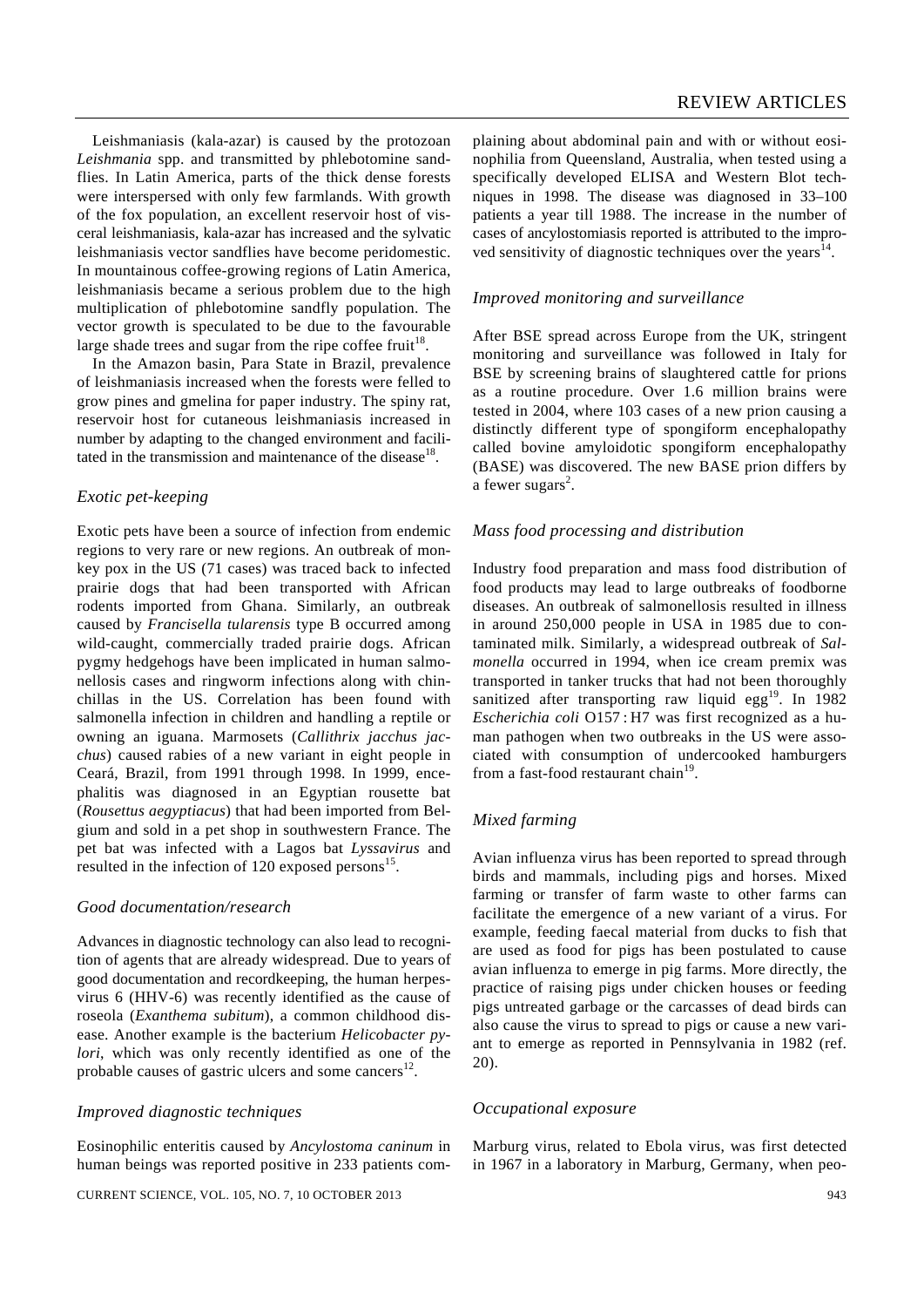# REVIEW ARTICLES

ple working with infected green monkey tissue from Uganda also became infected and died. Thirty one people were infected resulting in seven deaths. The virus was hence named Marburg virus after the place of outbreak. In 2005, an outbreak of Marburg virus disease occurred in Angola $^{21}$ .

 Health-care workers experience high exposure to blood-borne viruses resulting in 16,000 hepatitis C, 66,000 hepatitis B and around 5000 HIV cases annually in the Rural North Indian health care setting<sup>22</sup>.

# *Recreational activities*

Water recreational activities like swimming in public pools, interactive fountain or water canals have caused outbreaks of giardiasis, cryptosporidiasis and schistosomiasis in many states in USA, especially during summer, which is a suitable time of the year for outdoor water activities and optimum temperature for the survival of the organism<sup>23</sup>.

 During World War II several airforce training bases were built in the deserts of San Joaquin Valley, Arizona, USA. Many soldiers started showing signs of illness beginning with respiratory problems. The disease was found to be coccidioidomycosis and exposure to the pathogen was due to the Indian burial sites that were around the valley. Recreational activity and sometimes just driving through the valley have caused disease in people<sup>24</sup>.

# *Reforestation*

Deforestation is conversion of forest land to agricultural land and is a well-known cause for humans and animals to be exposed to emerging infectious pathogens. It is interesting to note that the reverse, i.e. reforestation also caused emergence of an infectious disease. The deer population is northern states of USA had decreased drastically due to uninhibited hunting and deforestation. Therefore, reforestation measures were taken up and the deer population increased. Along with deer population and its ectoparasite *Ixodes scapularis* ticks also increased. Simultaneously, an increase in *Borreliaburgdorferi* was reported<sup>15</sup>.

# *Road construction*

The construction of new roads provides access for human, livestock, vector and parasite populations. Roads facilitate acceleration of crop farming, ranching, logging, mining, commercial development, tourism, building of dams, hydroelectric plants and new settlements. Construction of roads in previously inaccessible forested areas can lead to erosion and may create ponds by blocking the flow of streams. The ponds then serve as breeding grounds. By providing access to forested and newly deforested areas, non-immune, non-protected populations, such as construction workers, loggers, miners, tourists and conservationists are exposed to indigenous and newly arrived vectors and their parasites. Further, these visiting human populations bring with them and introduce parasites to vectors and settlers along the forested/deforested interface. Establishment of animal conservation and rehabilitation centres, national parks and wildlife reserves, which is facilitated by new access roads, increases the association between humans and animals, as do zoos, aquaria and seaworlds, industrial animal production, nontraditional agriculture, aquaculture, free-ranging/farmed game species and hunting<sup>18</sup>.

# *Travel and tourism*

Adventure travel is the largest growing segment of the leisure travel industry; growth rate has been 10% per year since 1985 (Adventure Travel Society, pers. commun.). This type of travel increases the risk of tourists participating in activities such as safaris, tours, adventure sports and extreme travel contact pathogens uncommon in industrialized countries. The most commonly encountered rickettsial infection in travel medicine is African tick bite fever, caused by *Rickettsia africae* and transmitted in rural sub-Saharan Africa by ungulate ticks of the *Amblyomma* genus. Most patients are infected during wild game safaris and bush walks<sup>15</sup>.

#### *Trade and transportation*

Chikangunya was endemic only to Kenya till 1940. The disease was then reported in Lamu in 2004, affecting 13,500 people. The occurrence of the disease in these islands near Madagaskar was due to movement of goods through ships. The disease was reported in Réunion in 40,000 people by January 2006. The trade and shipment of goods to and from India, African islands and Nigeria resulted in the virus entering India which had a dense naïve population to cause an epidemic in the country from March 2005 to 2009 affecting more than 1.35 million people<sup>25</sup>.

 Animals imported for commercial trade are a substantial risk of infectious disease emergence in human beings as in the case of the monkeypox outbreak in 2003, where 71 humans were affected in USA with monkey pox from prarie dogs which were housed with newly shipped African Gambian giant rats<sup>26</sup>.

 Transportation vehicles can serve as mechanical vectors for the dispersion of pathogen or vectors. It is well known that one of the vectors of dengue fever, *Aedes albopictus*, was introduced into the US from Asia via automobile tires on ships coming from Asia. The tires contained pools of water, which provided the vectors with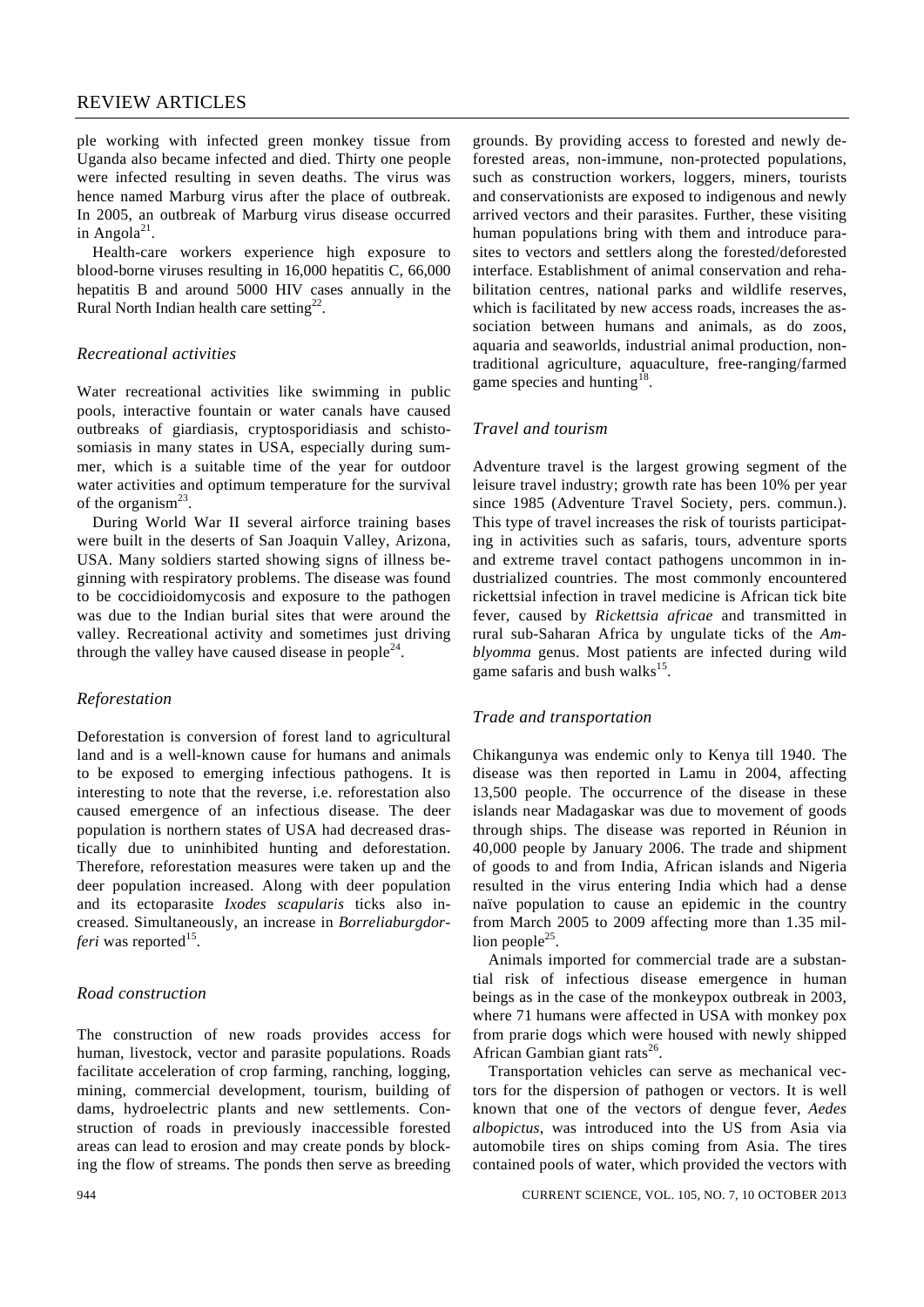ideal conditions for survival and replication. This has potentially serious consequences for the US, since the possibility exists that dengue can be introduced into even temperate areas of the country once the vector is present $^{27}$ .

#### *Urbanization*

People in some urban localities in Europe were estimated to be at a greater risk of being exposed to *Echinococcus multilocularis* because red foxes, the primary sylvatic reservoir of the parasite were reported to scavenge around human dwellings as concentrated resources influence host migration into urban landscapes and therefore increase species contact rates, including contact between humans and wildlife hosts $^{28}$ .

#### *War*

Dengue fever is an old disease, but in the past 25 years the disease has been reported in large numbers and across many countries. The disease was reported before the year 2000 in less than 100,000 individuals across less than 10 countries. In 2000, the disease has been reported in around 500,000 individuals across 60 countries. The reason for global pandemic can be attributed partly to major demographic and societal changes that have occurred since World War II. During the war, both the virus and the principal urban mosquito vector became widely distributed in the urban centres of Southeast Asia. The War caused a slack in economic development and negligence towards planned urbanization and mosquito control. In addition, the advent of modern airplane travel and the increased movement of people, many of them infected and incubating Dengue virus facilitated the spread of the disease across the globe<sup>3</sup>.

 Contagious bovine pleuropneumonia was not detected in Tanzania till it spread across the country. Once it had been detected, the Tanzanian veterinary services found it difficult to control the disease due to lack of resources and due to political fragmentation. Botswana and Zambian veterinary services were able to control the disease, while civil war-stricken southern Angola was not able to keep the disease under check<sup>29</sup>.

 Rinderpest has still not been eradicated in many countries due to lack of funds, as these countries have to prioritize their finances to more basic human necessities. Somalia and southern Sudan remain endemic to Rinderpest as two civil wars have drained out their resources<sup>29</sup>.

#### *Water control projects*

The appearance of Gnathosomiasis in Culiacan, Mexico was reported to coincide with the custom of eating raw freshwater fish in the form of ceviche or callos, that had begun 20 years earlier, shortly after the construction of three nearby dams and the formation of lakes that produce  $700 \pm 900$  tonnes of freshwater fish annually. Freshwater fish were apparently introduced into Sinaloa from other lakes in Mexico, including Temascal, which had been shown to be endemic for gnathostomiasis. Since no cases of gnathostomiasis had been reported in Mexico before 1970, mass production and commercial distribution of tilapia has been implicated as the most likely explanation for the findings $^{14}$ .

 Construction of water reservoirs and dams in eastern India showed a significance rise of *Visceral leishmaniasis* in Bangladesh and West Bengal as the water bodies served as habitat for the multiplication of sandflies $30$ .

#### *Xenobiotic transplantation*

Four people died after receiving organs from a donor who had died of subarachnoid haemorrhage caused by suspected drug abuse. The patient had nausea, vomiting and difficulty while swallowing before his death. Further investigation by Arkansas Health Department, US, following the death of the organ recipients revealed that the donor was bit by a bat and the clinical signs were caused by rabies and not the suspected drug-induced subarachnoid hemorrhage<sup>31</sup>. Similarly, three out of six recipients died in Germany (two received a cornea each (avascular) and the other had protective antibody titre from vaccination) following organ transplantation from a German woman who died of drug abuse. The clinical signs were attributed to toxic psychosis, her exposure to rabies was not identified even after investigation<sup>32</sup>. In another incident two recepients died of rabies when they received organs from a donor who was declared brain dead after an automobile accident in  $USA^{32}$ . It is evident from these cases that xenobiotic transmission of rabies is possible.

 In August 2002, four recipients of organs were admitted to hospitals near their homes with encephalitis and febrile illness. A few weeks later they died and the autopsy concluded that they had died of West Nile virus infection. It was found that all the patients had received organs from the same donor. A detailed retrospective study revealed that the donor was admitted to the hospital with no clinical signs correlating with encephalitis, but had received blood transfusion a day before his death in the hospital from a donor who had febrile signs and was later found positive for West Nile virus infection<sup>33</sup>. This case demonstrates the emergence of an infectious disease through blood transfusion and organ transplantation.

#### **Conclusion**

This article highlights human interference with nature and disruption of ecology leading to the spread of infectious diseases to regions and species previously unseen. Scientific progress has been demonstrated here clearly to